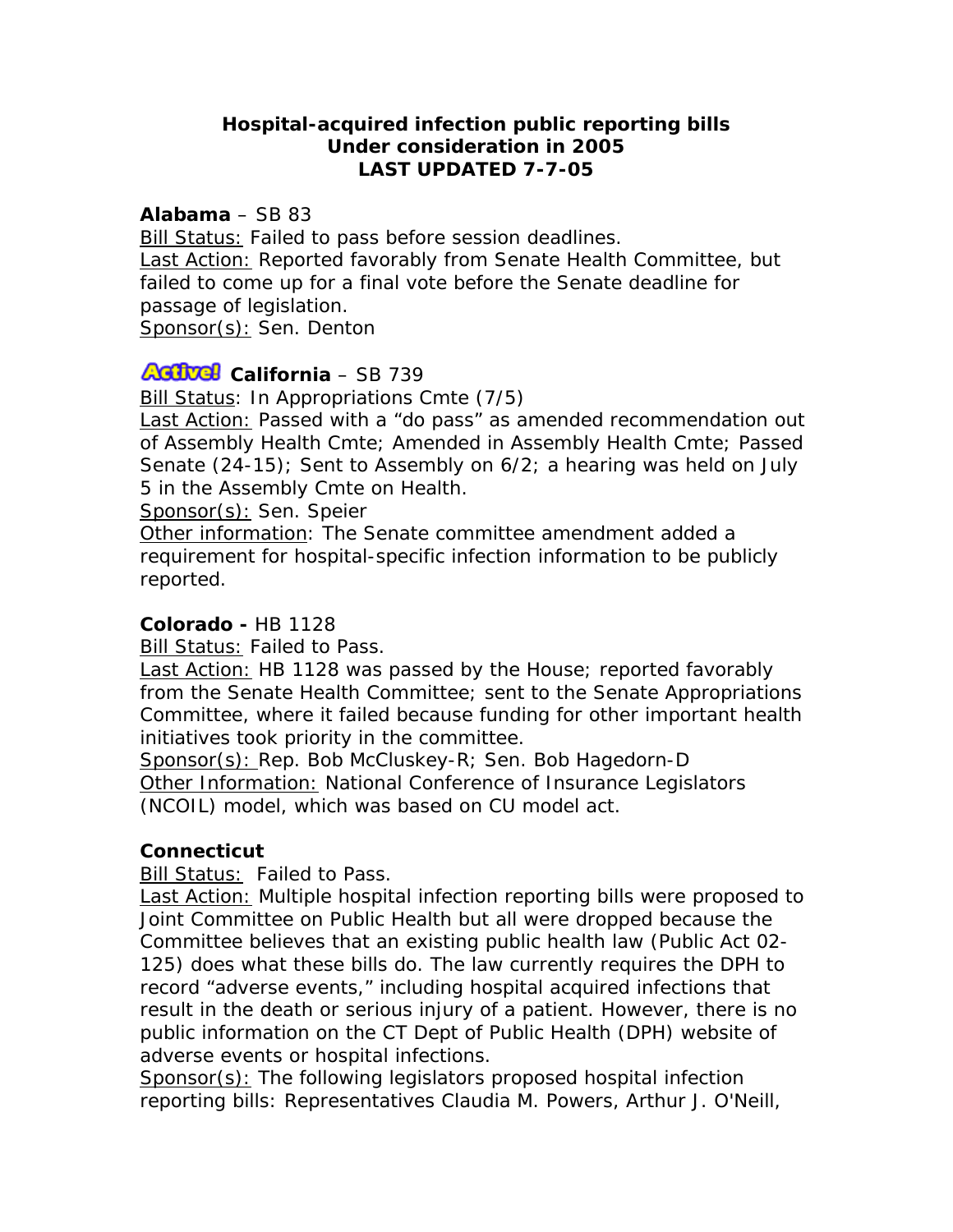Giegler, Godfrey, Wallace, Bielawa, Villano, O'Brien, Reynolds, Giannaros, Giuliano, Heagney, Nafis.

Senators Gary D. LeBeau, Capiello, Ciotto, Gaffey, Looney, Handley. Other Information: Current CT law does not require public reporting of hospital-acquired infection rates by hospital, nor does it require any hospital-specific infection information to be published.

# **Delaware –** HB 26

Bill Status: Referred to House Health & Human Development Committee. (2-25-05).

Sponsor(s): Rep. Oberle, Co-sponsors: Ennis, Hall-Long, Maier, Schwartzkopf, Wagner, Sen. Cloutier, Connor, Sorenson.

# **Georgia –** HB 417; SB 83

Bill Status: Failed to pass in 2005. The bills can come up again in 2006 during the second part of the session.

Last Action: House Bill referred to Health and Human Services Cmte. (2-14-05). Senate Bill referred to Health and Human Services Comte.  $(1-28-05)$ .

Sponsor(s): Reps. Alan Powell and Mark Butler; Sen. Hamrick Other Information: HB417 is based on the CU Model Act; SB83 requires various quality of care information, including hospitalacquired infections, to be available to the public.

**Hawaii –** (multiple proposals): HB 287; HB 1513; SB90; SB465; SB1086; SB1800

Bill Status: All bills failed to pass in 2005. The bills can come up again in 2006 during the second part of the session.

Last Action: Senate bills referred to Senate Health Committee (2-18- 05). House Bills referred to House Health Cmte, then Consumer Protection and Commerce Committee/Judiciary Committee (1-24-05). Sponsor(s): SB465: Sen. Taniguchi; SB 1086: Sen. Espero; SB 1800: Menor; SB 90: Sen Ihhra; HB 287: Lee, Arakaki, Morita, Chong; HB1513: Stonebraker.

Other Information:

# **Indiana** – SB 468, SB 627

Bill Status: Failed to pass; session ended.

Last Action: Bills referred to Senate Committee on Health and Provider Services (1-24-05). SB 627: Referred to Sen Cmte on Health and Provider Services (1-24-05).

Sponsor(s): Sen Alting (SB 468); Sen. Smith (SB 627) Other Information: Also, SB 627 (Sen. Smith), which deals with various quality of care measures, would require hospitals to keep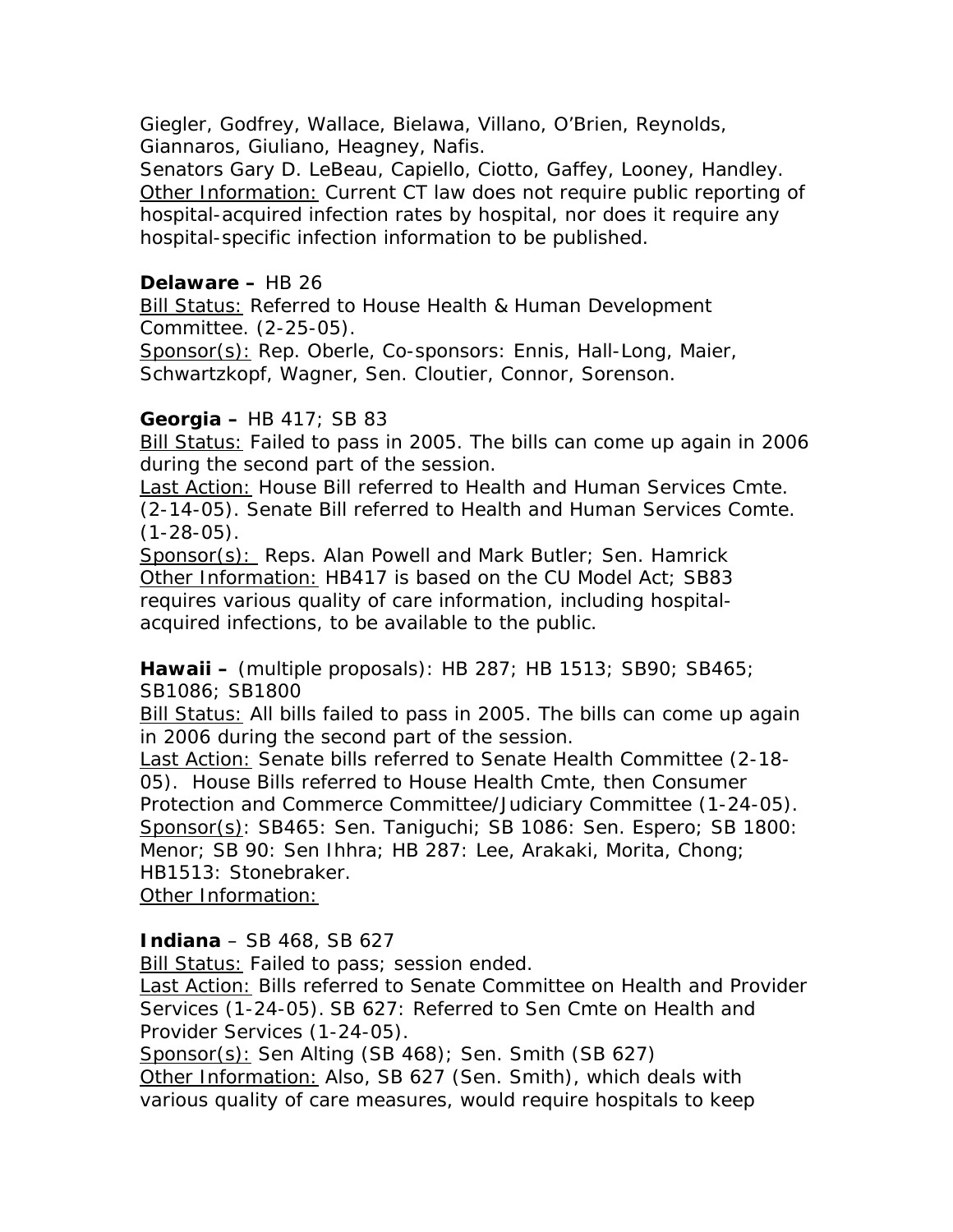infection statistics by unit and to make that information available to the public, upon request.

#### **Iowa - HF 44**

Bill Status: Failed to pass before session deadlines. Last Action: Bill referred to House Human Resources Sponsor(s): Representatives Gaskill and Murphey

#### **Kansas** - HB 2283

**Bill Status: Failed to pass.** 

Last Action: Referred to House Cmte on Health and Human Services. Sponsor(s): The House Cmte on Health and Human Services, chaired by Rep. Jim Morrison.

Other Information: The bill could be picked up again next January.

#### **Kentucky** – HB76; SB185

**Bill Status: Failed to pass; session ended** 

Last Action: HB76 passed by House on 2-23-05 (vote: 81-13) and referred to Senate Health and Welfare Committee; SB 185 referred to Health and Welfare Committee, no action.

Sponsor(s): Rep. D. Graham (HB 76), Sen. Jones (SB 185) Other Information: HB 76: based on the CU model act. SB 185 requires a study of reporting hospital-acquired infection rates, to be completed by the end of 2005.

## **Louisiana –** SB 22, S.C.R.86

Bill Status: S.C.R. 86 (study resolution) adopted on 6/23; Last Action: SB 22 (reporting bill) deferred with recommendation of study resolution.

Sponsor(s): Sen. B. Gautreaux (SB 22 and S.C.R. 86)

## **Maryland –** HB199

Bill Status: Failed to pass; session ended.

Last Action: HB199 passed the house (133-4) on 3-17-05. Senate Finance Committee unanimously voted against the bill.

Sponsor(s): HB 199: Delegates Pendergrass, Hubbard, Barkley, Conroy, Donoghue, Dumais, Glassman, Goldwater, Gordon, Gutierrez, Heller, Kaiser, Krysiak, Lee, Love, Malone, Mandel, Menes, Montgomery, Oaks, Ross, Ramirez, F. Turner, DeBoy, Gilleland, Howard, Boutin, McComas, Benson, Bromwell, Costa, Elliott, Frank, Hammen, Hurson, Kach, Kullen, Morhiam, Murray, Nathen-Pullian, Rudolph, V. Turner, Weldon and Sossi.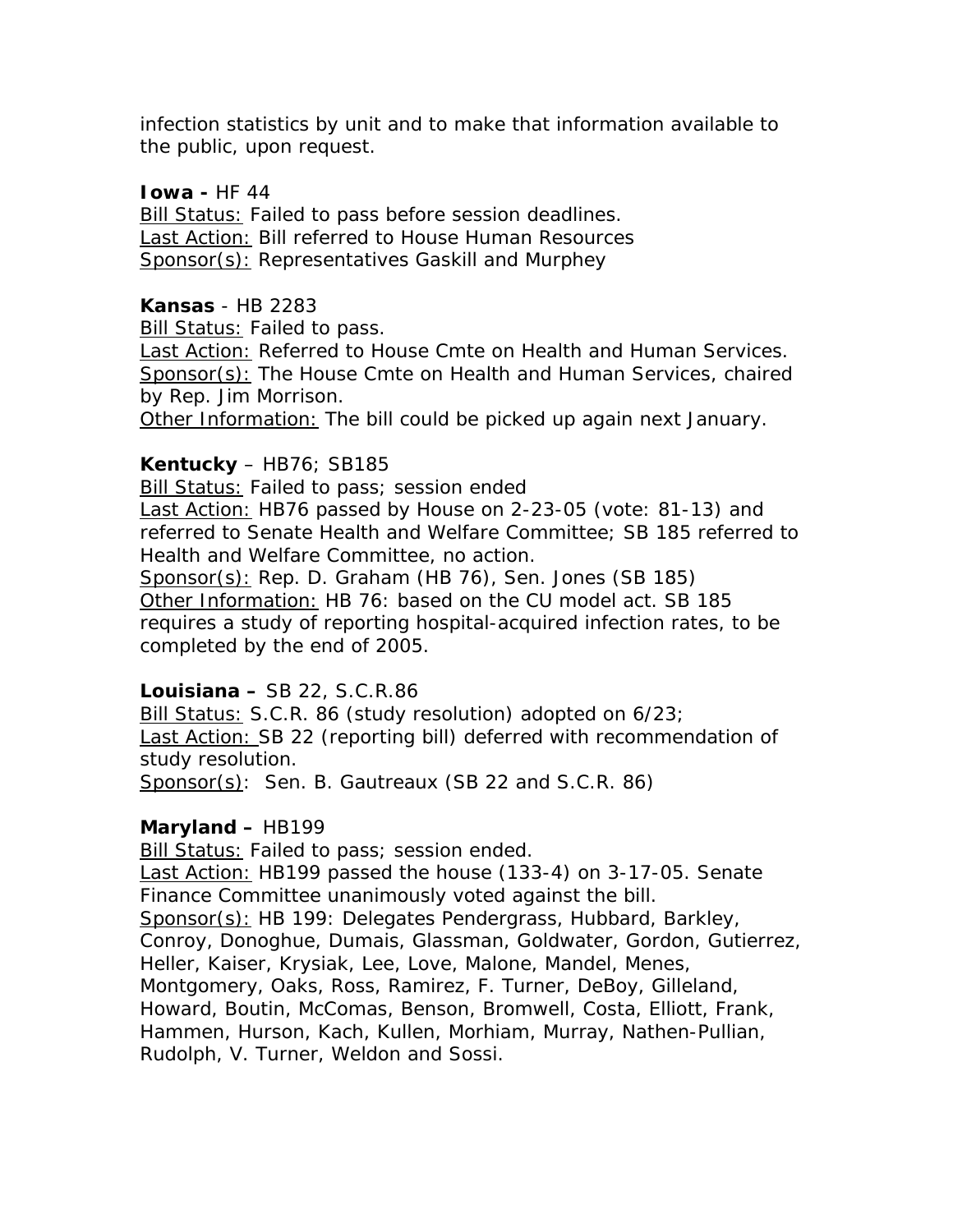Other Information: This compromise bill was backed by hospitals and infection control professionals; no opposition testimony was presented to Senate Finance Cmte.

#### **AGIVG** Massachusetts – S1308, S727, S736, HB2644, HB2645, HB2729, HB2743, HB2745.

Bill Status: All bills referred to Joint Cmte on Public Heatlh Sponsor(s): S1308: Sen. Morrissey, S727 and S736: Sen. Moore, HB2644 and HB2645: Rep. Atkins, HB 2729: Rep. Patrick, HB2743: Rep. Hall, HB2745: Rep. Hynes.

# **AGIVGI** Michigan – HB4504

Bill Status: HB4504 referred to Committee on Health Policy (3-16-05) Sponsor(s): Reps. Wojno (primary), Accavitti, Sak, Whitmer, Gillard, Byrnes, Marleau and Lemmons. Other Information: HB 4557; SB368

**Minnesota –** HF 87; HF1733; SF 983; SF 986; HF2438; SF2241; SF2278

Bill Status: HF2438 is in the House committee; no hearing scheduled. No action on SF2241 is anticipated, instead, the Senate has included hospital infection provisions in SF2278 (see description below). HF87, HF1733, SF983, SF986 failed to pass before legislative deadlines. Last Action: HF2438 referred to House Cmte on Health Care Cost Containment. SF2241 referred to Health and Family Security Committee (4-18-05).

Sponsor(s): HF1733: Rep. Kahn; HF2438: Rep. Abeler; SF2241: Sen. Kiscaden; HF 87: Representatives Kahn; Sieben; Paymar; Davnie; Abeler; Greiling; Hilstrom; Ruud; Loeffler; Goodwin; Lenczewski; SF 983: Senators Marty; Skoglund; Ranum; Lourey; Dibble; SF986: Marty; Ranum; Lourey; Dibble; Anderson.

Other Information: **SF2278**, an omnibus health bill, was amended to include a provision that requires the health commissioner to establish and "encourage" the use of evidence-based guidelines which include guidelines on surgical site infections. This is significantly weaker than the other bills which require infection rates to be reported to the public. HF2438, a bill addressing health care cost containment issues, also includes mandatory reporting of hospital-acquired infections.

**Mississippi -** SB2929, SB2893; HB1361

Bill Status: All bills failed to pass.

Last Action: Referred to Committees.

Sponsor(s): Senator Cindy Hyde-Smith (SB2929); Sen. Tollison (SB2893); Rep. Janus (HB1361)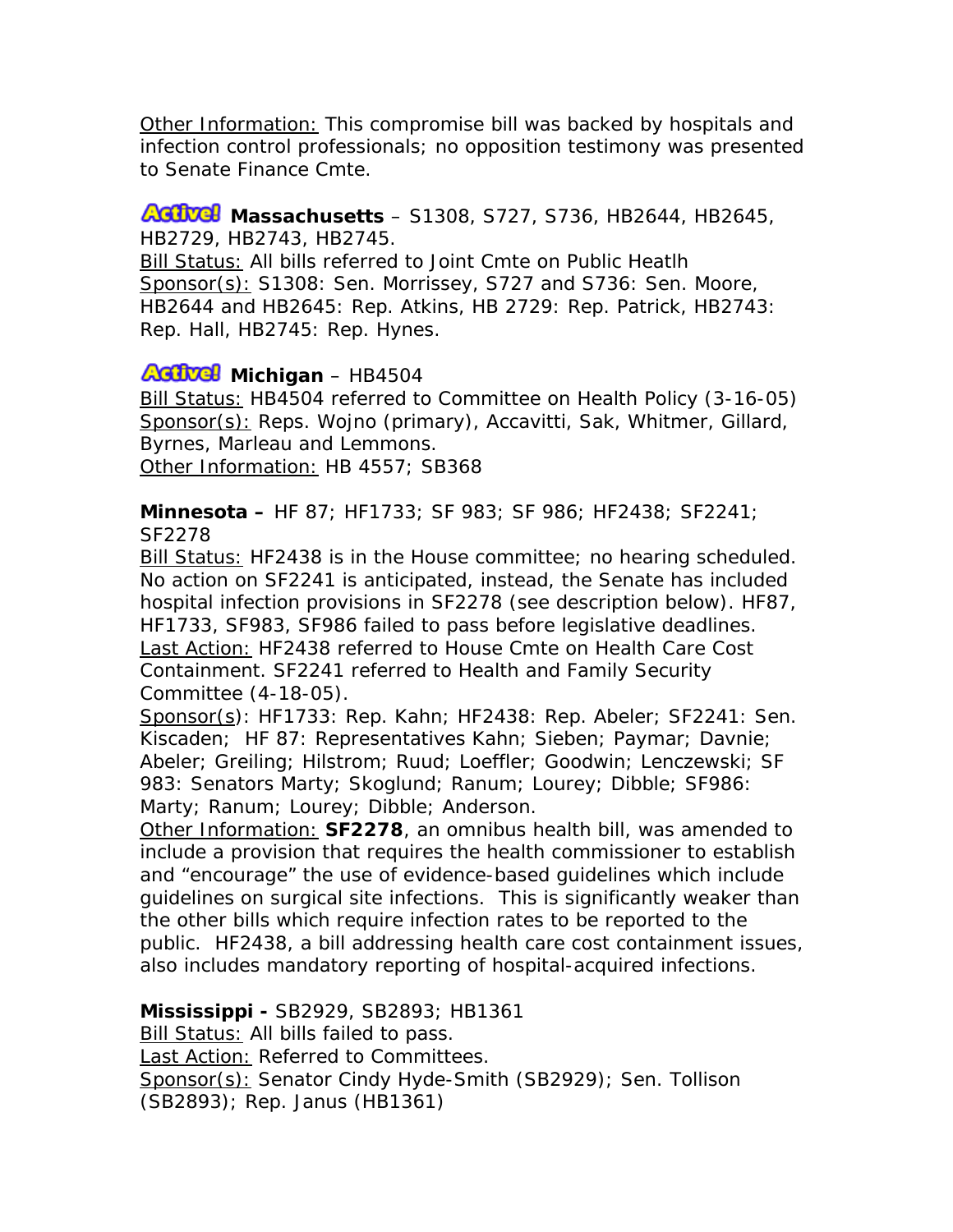# **Nebraska** – LB 361

Bill Status: Passed by majority (40-2-2) and approved by the Governor on 4/27/05.

Sponsor(s): Sen. Bourne

Other information: Providers track and report aggregate number. **Does not make data publicly available.** 

### **Nevada** - AB59

Status: Signed by Governor on 5/31/05.

Last Action: Passed by house unanimously on 4/25. Sent to Senate. Referred to Cmte on Human Resources and Education. Bill left pending after Committee hearing on May 16.

Sponsor(s): OHRENSCHALL, PIERCE, LESLIE, ALLEN,ATKINSON, CLABORN, GERHARDT, HOGAN, HORNE, MANENDO, MORTENSON, MUNFORD,OCEGUERA AND SMITH; JOINT SPONSORS: SENATORS AMODEI, CARE

Other Information: Requires certain medical facilities to report hospital-acquired infections as sentinel events to the Health Division of the Department of Human Resources. **Does not make data publicly available.** Reports to the Repository for Health Care Quality Assurance.

## **New Hampshire –** HB 224

Bill Status: Failed to Pass.

**Last Action: Referred to Health and Human Services and Elderly Affairs** (1-27-05); due out of committee 3/24/05.

Sponsor(s): Reps. Kathleen Taylor, Marshall Lee Quandt; Mathew J. Quandt.

## **AGIVG!** New Jersey - S1390, A2644, A3461

Bill Status: A3461 ready for House floor vote; S1390 stuck in committee.

Last Action: A3461 reported favorably out of Assembly Health and Human Services Cmte on 5/2/05. SB 1390 referred to Senate Health, Human Services and Senior Citizens Committee (3-29-04); Sponsor(s): SB1390 - Senators Leonard Connors-R and Henry McNamara-R; co-sp, Andrew Ciesla; A2644 - Assemblymen Christopher Connors-R and Brian Rumpf-R; A3461 – Assemblymen

Joseph Vas.

Other information: A3461 does not report outcome measures to the public, but reports very limited "process" measures that have been "identified" by the federal Centers on Medicare and Medicaid Services (CMS).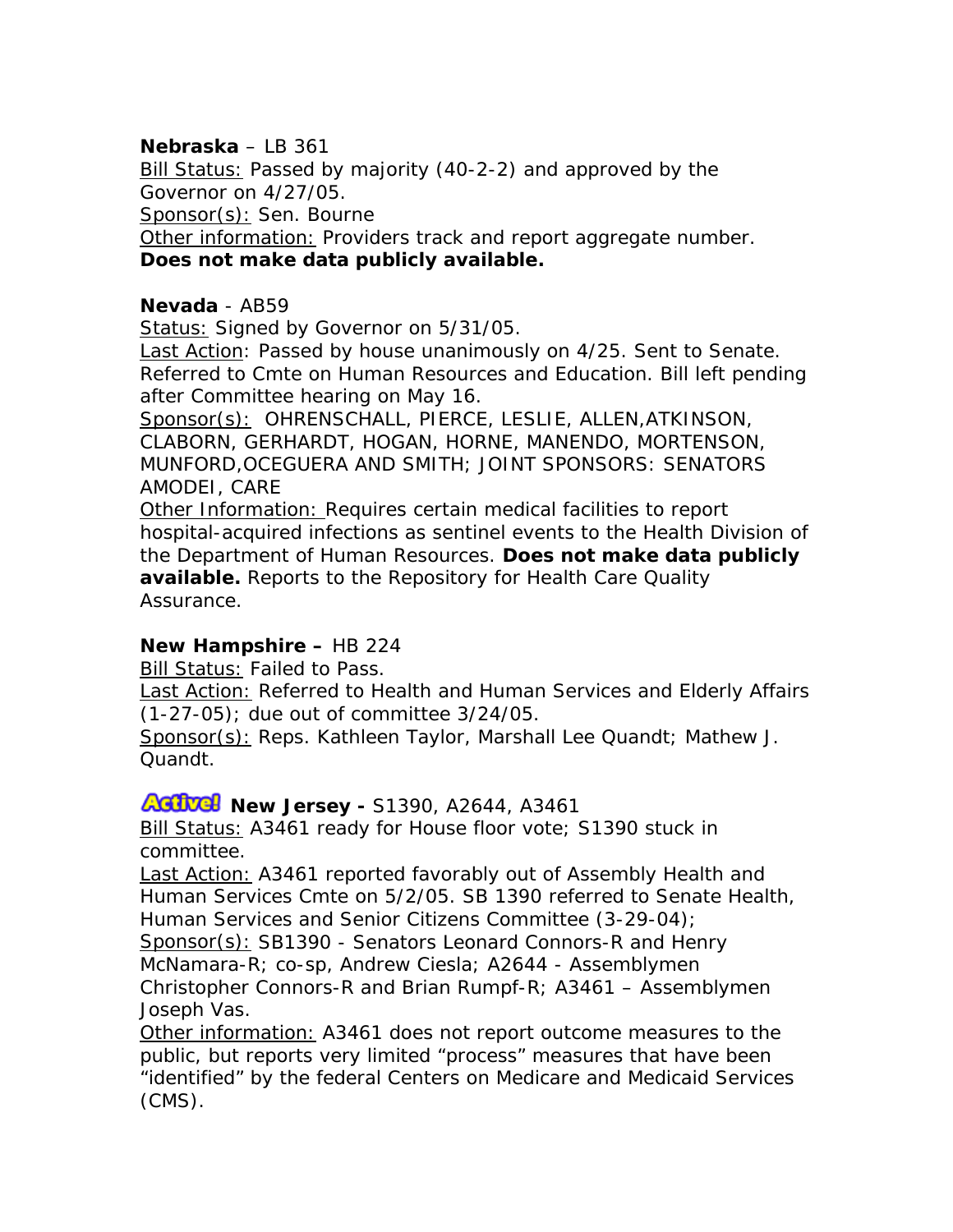### **New Mexico –** HB934, SJM45, HJM62, SB775, HB823

Bill Status: All proposals failed to pass; session ended.

Last Action: **HB934** passed by the House; referred to the Senate Committee. The bill would have required public reporting of hospitalacquired infection rates.

Sponsor(s): HB 934 - Rep. Rodella; SJM 45--Sen. Michael Sanchez; HJM 62--Rep. Vaughn.

Other Information: **SJM 45** (requiring a study on hospital-acquired infection rates) passed by the Senate and placed on the Senate Calendar. **HJM 62** (requiring a study to determine if reporting hospital infection rates is in the public's interest) passed by the House and referred to Senate Rules Committee. Two other public reporting bills were filed but had no action: **SB 775** – Sen. Jennings and **HB 823** - Rep. Anderson.

## **Adjuel** New York – A8698 (S5086)

Bill Status: A8698 passed Assembly and referred to Senate Rules Cmte on (6/20); A8698 substituted for S5086, passed the Senate, referred back to Assembly on (6/21).

Sponsor(s): A8698 – Assembly member Gottfried; S5086 – Senator Hannon, A3543 – Assembly member Gottfried, S53 – Senator DeFrancisco; A5813 – Assembly member Bradley; S2953 – Senator Spano; A463 –Assembly members Markey and Eddington; A5001- Assembly member Calhoun; A5451- Assembly member McDonough. Other Information: Assembly member Grannis is working in the Health Budget Conference Committee to secure funding for hospital infection reporting.

#### **North Carolina** – SB391

Bill Status: Failed to pass; deadline to get out of cmte has passed. Last Action: Referred to Senate Committee on Health Care 3/7/05. Sponsor(s): Sen. Lucas

## **Adivel Ohio** – HB197

Bill Status: Assigned to House Health Cmte. Committee hearing held on 6/1/05. No action taken.

Sponsor(s): Reps. Raussen, Gibbs, McGregor, Carmichael, C. Evans, Flowers, D. Evans, Faber, Ujvagi, Koziura, Schaffer, Blasdel.

Other Information: HB197 requires various price and performance data, including hospital-acquired infection data, to be reported to the state and made available to the public.

#### **Oklahoma –** SB1017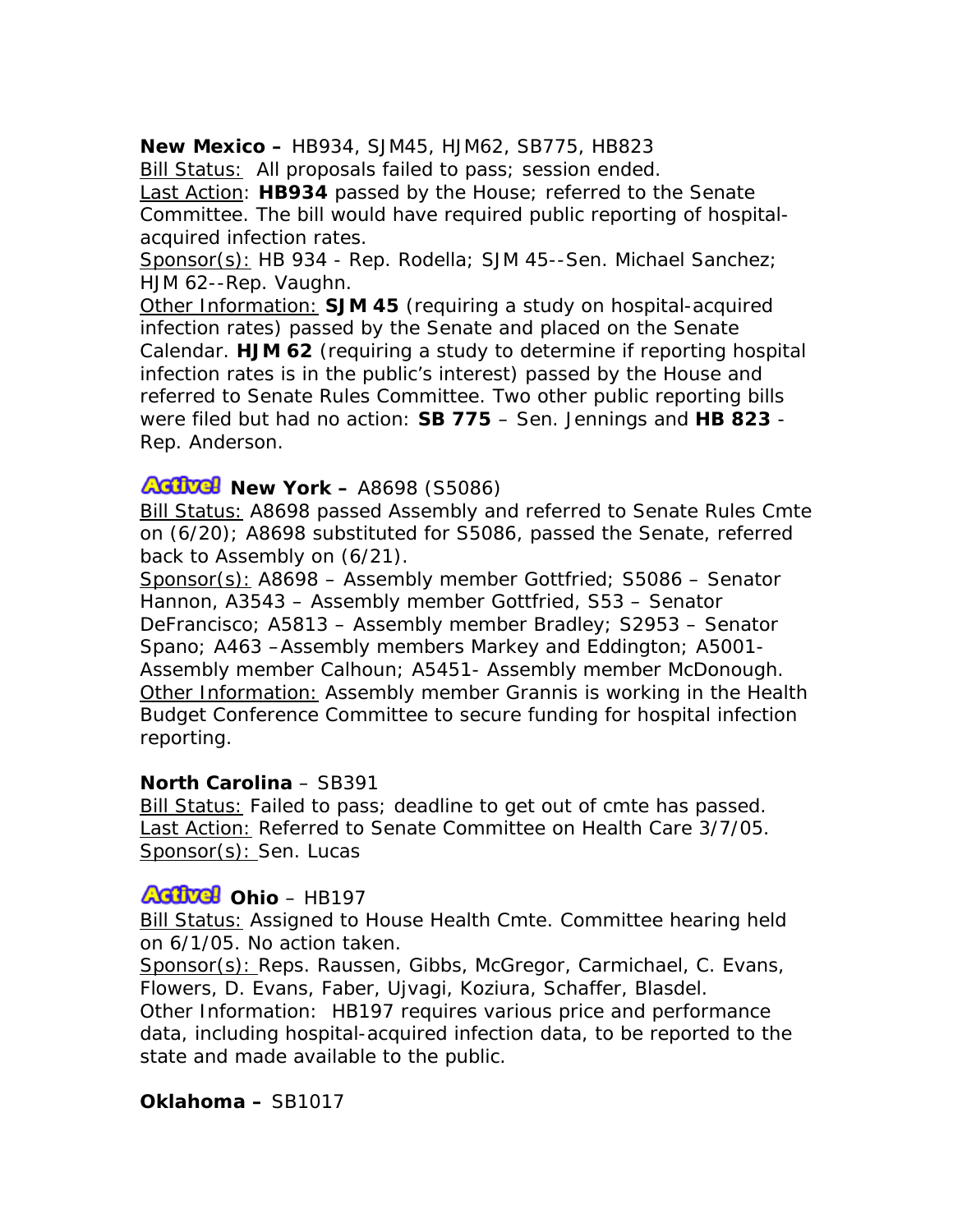Bill Status: Failed to pass; deadline to get out of cmte has passed. Last Action: Referred to Health and Human Services Committee (2-8- 05).

Sponsor(s): Nichols

#### **Oregon –** HB2366; SB400

Bill Status: Failed to pass. Deadline to move bills out of committees has passed.

Last Action: HB2366 referred to House Health and Human Services Committee w/ subsequent referral to Ways and Means (1-21-05); SB400 referred to Health Policy, then Ways and Means, public hearing held on 2-7-05.

Sponsor(s): Rep. Jerry Krummel (HB2366); Sen. Westlund (SB400)

## **Rhode Island -** S20; S804

Bill Status: Bills failed to pass out of committee before end of session. **Last Action: Bills referred to Senate Health and Human Services** Committee. SB804 passed the Senate on 5/12 and was in the House Health, Education and Welfare Committee.

Sponsor(s): SB20 - Sen. John McBurney; SB804 – Sen. Gallo, Walaska, Fogarty P, Felag, Levesque.

### **South Carolina** – S 799

Bill Status: Failed to pass. Last Action: Referred Senate Committee on Medical Affairs. Sponsor(s): Sen. Mescher

**Tennessee –** SB 441, 85, 1893, 1855, 270, 766; HB 472, 499, 1342, 2028.

Bill Status: SB 441, a study bill, was sent to Governor for signature on 5/31.

Last Action: Passed by the House on 5/24; passed by the Senate on 4/27.

Sponsor(s): SB85 Cooper; SB1893 Herron; SB270 Beavers; SB441 Fowler; SB 766 Burchett; HB472 Odom; HB499 McDaniel; HB 1342 Shepard.

Other information: SB 441 does not require mandatory reporting of hospital infections, but require a study of the issue by a Patient Safety Coalition, which includes 2 consumers out of 53 members. The coalition shall make recommendations to the department of health, which shall report these to the legislature by 12-31-05.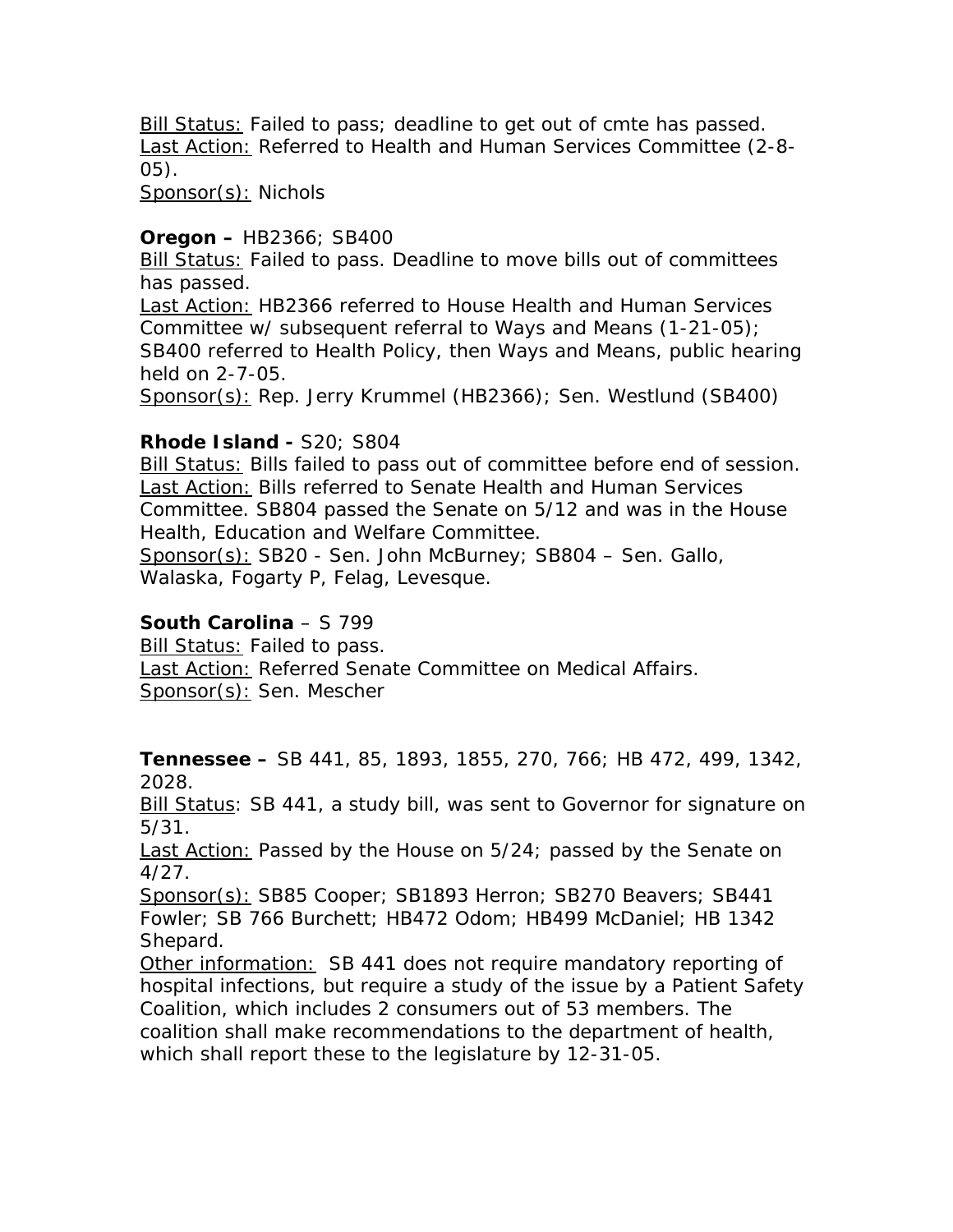#### **Texas –** SB 872; HB 734; SB 357

Bill Status: SB 872 signed by the Governor on 6/17/05. Effective 9/1/05.

Last Action: Conference committee on SB872 approved by House and Senate, with the inclusion of a study on public reporting of health-care acquired infections.

Other Information: The study committee will make recommendations to the legislature in late 2006 (the next session begins Jan 2007). SB872 also allows for reports based on data from "niche" or specialty hospitals - these reports could include some hospital-acquired infection information, although the legislation does not specifically require it. Sponsor(s): SB 872 Sen. Jane Nelson/ Rep. Diane Delisi; Davis; SB357 Sen. Leticia Van de Putte.

#### **Vermont –** HB 258

Bill Status: In House and Human Services Committee **Last Action: Public hearing held in House Human Services Cmte.** Sponsor(s): Rep. Johannah Donovan; Co-sponsors: Anne Donahue, Helen Head, Linda Myers, John Rodgers, Kurt Wright, Loren Shaw. Other Information: Series of public hearings held, successful and informative; chair of cmte asked hospital association to work on this.

# **Virginia – HB1570 signed by Governor Warner into law on 3- 21-05; passed by the house and senate on 2-16-05.**

Sponsor(s): Rep. Purkey.

Other Information: The bill is a simple mandate to report hospital infection rates through the CDC National Health Safety Network; information is available to the public upon request.

## **Washington -** HB1015

**Bill Status: Failed to pass.** Last Action: Public hearing held in House Health Care Committee, 2/4/05

Sponsor(s): Representatives Campbell, Morrell, Skinner, Hankins, Simpson, Schindler, Chase

Other Information:

[http://www.leg.wa.gov/wsladm/billinfo1/dspBillSummary.cfm?billnum](http://www.leg.wa.gov/wsladm/billinfo1/dspBillSummary.cfm?billnumber=1015&year=2005) [ber=1015&year=2005](http://www.leg.wa.gov/wsladm/billinfo1/dspBillSummary.cfm?billnumber=1015&year=2005) 

## **West Virginia – HB2180**

**Bill Status: Failed to pass; session ended.** Last Action: Referred to Health and Human Resources Committee. 2<sup>nd</sup> referral to Judiciary.

Sponsor(s): Delegates Hamilton and Hatfield